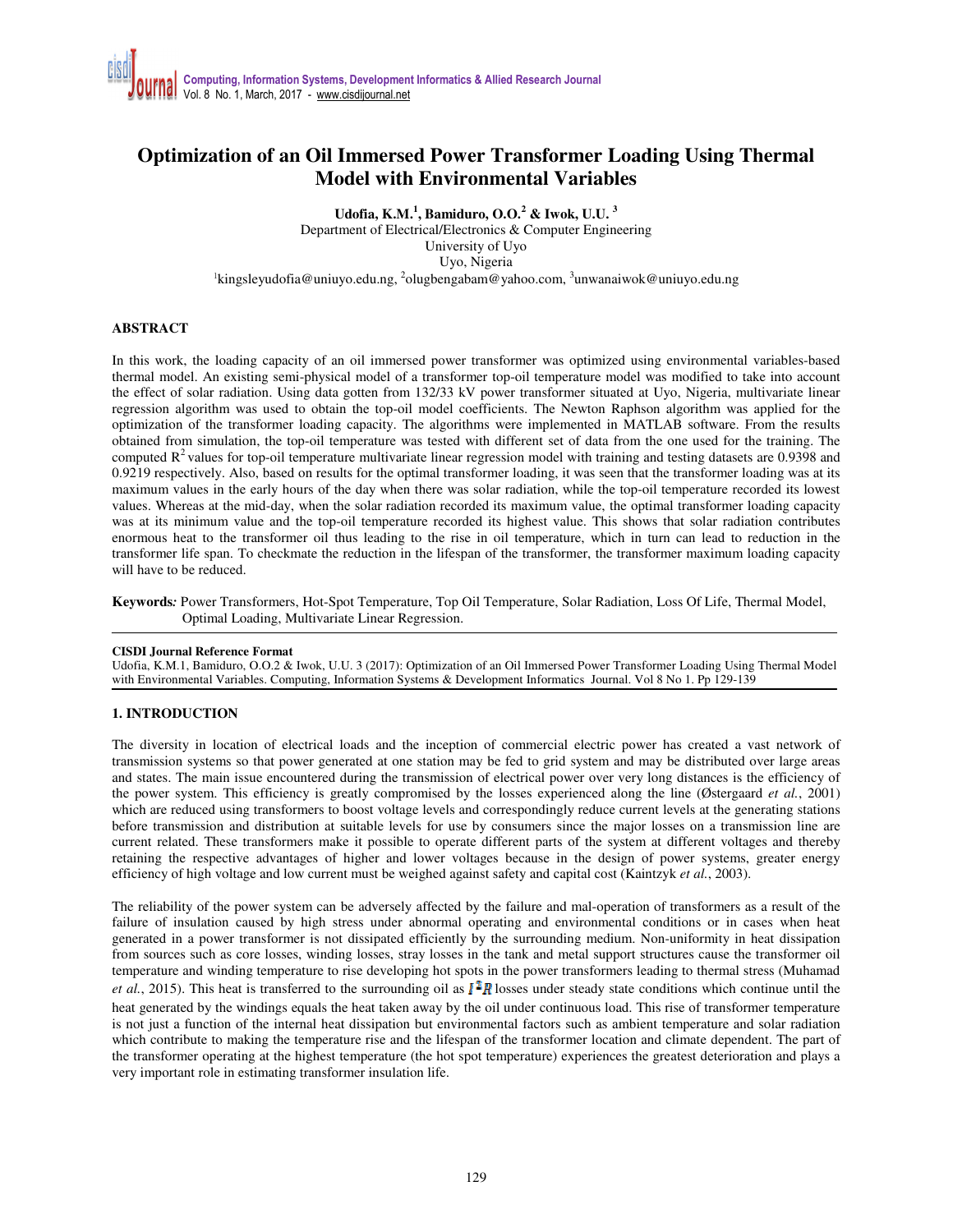

As reported in the IEEE and IEC standards (IEEE Standard C57.19, 1995, IEC Standard, 1991 and Swift *et al.*, 2001), the calculation of the internal transformer temperature is complicated and at best an average value obtained using simplifying assumptions. Also, the existing transformer thermal models used in predicting the top-oil temperature of transformer do not take into consideration the effects of solar radiation on the transformer temperature. This work will develop a robust thermal model for an oil immersed transformer taking into solar radiation. A model for optimizing the loading capacity of the transformer will also be developed and simulations will be done with MATLAB.

### **2. TRANSFORMER THERMAL MODELLING**

Power losses are converted into heat in a transformer. These losses are composed of no-load losses and load losses. The no load losses are comprised of eddy-current and hysteresis losses of the core. The load losses are comprised of resistive losses (windings losses, joint point losses and connector losses), winding eddy losses and the stray losses. In thermal modelling of a transformer, two types of temperatures are usually modelled – the top-oil temperature (TOT) and the hot-spot temperature (HST). The temperature distribution inside a transformer is extremely complex and difficult to model accurately, consequently the thermal characteristics of transformers are normally analysed in the simple thermal diagram. A typical thermal diagram using the IEC 354 and IEEE C57.91-1995 standards is shown in figure 1 below



Figure 1: Transformer thermal diagrams (Swift *et al.*, 2001)

#### **2.1 Top-oil Temperature Models**

There are several fundamental models for predicting a transformer's TOT. In this section the various models which are relevant to our research are discussed.

### *Model #1 Top-oil-rise Model ANSC C57.92, C57.115*

The classical model for predicting a transformer's TOT is described in IEEE/ANSI standard C57.92 (updated as C57.115) and is called IEEE/ANSI C57.115 model. The IEEE/ANSI C57.115 model for TOT rise over ambient temperature is governed by the first order differential equation (IEEE Standard C57.19, 1995 and IEC Standard, 1991):

The solution of above differential equation is

Where,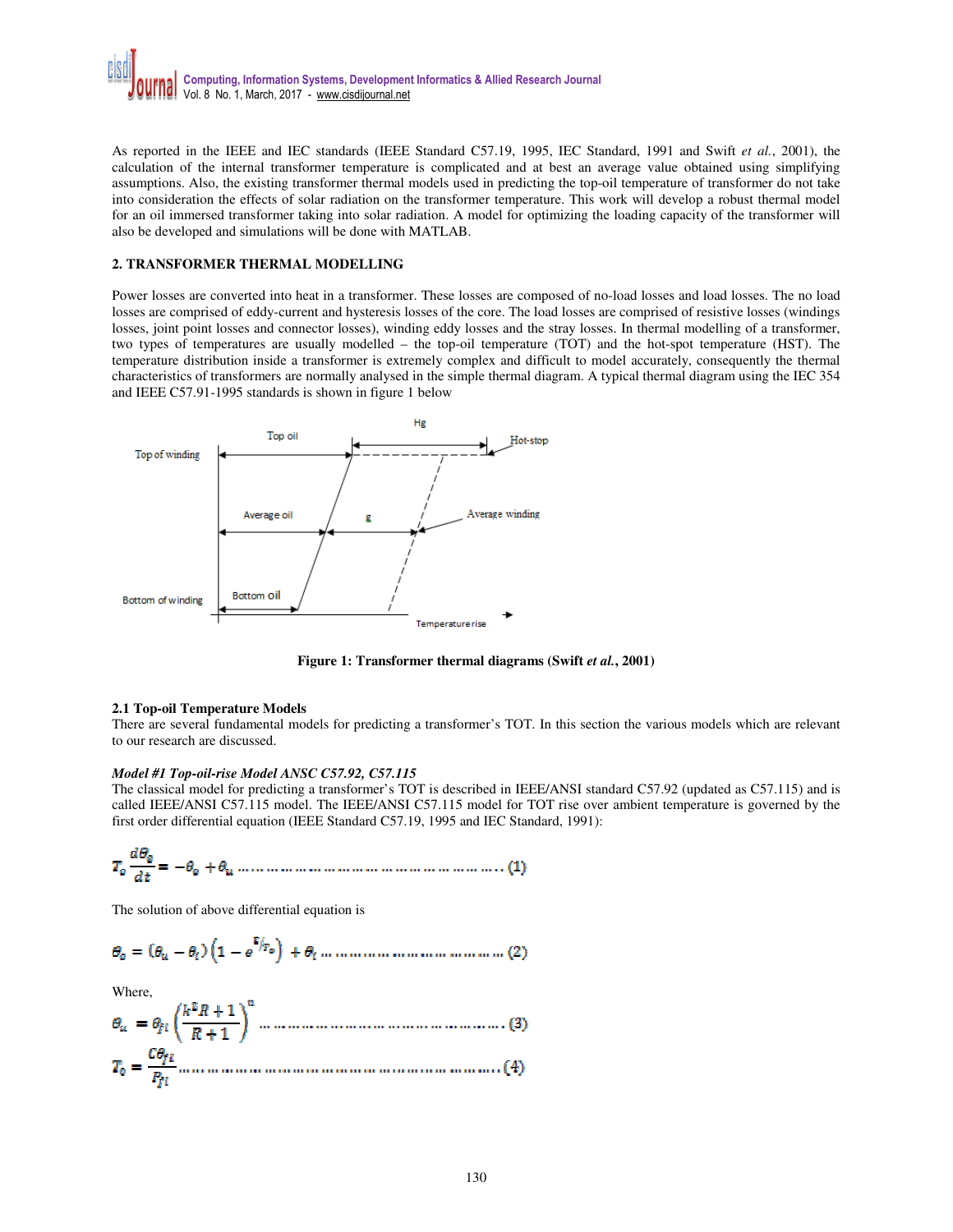$\theta_{\mathfrak{g}}$ : Top-oil rise over ambient temperature (°C);

 $\theta_{\mu}$ : Ultimate top-oil rise for load L (°C);

: Initial top oil rise for  $t = 0$  (°C)

 $\theta_{f}$ : Top-oil rise temperature over ambient temperature at rated load (°C);

 $T_0$ : Time constant (h);

: Thermal capacity (MW h/℃);

 $P_{fil}$ : Total loss at rated load (MW);

: Oil exponent;

: Ratio of load to rated load or per unit load current;

: Ratio of load loss to no-load loss at rated load.

Applying the forward Euler discretization rule on equation (2),

Where  $\Delta t$  is the sampling period, and solving we get,

$$
\theta_o[k] = \frac{T_0}{T_0 + \Delta t} \theta_o[k-1] + \frac{\Delta t \theta_{fl}}{T_0 + \Delta t} \left( \frac{\left(\frac{I[k]}{I_{rated}}\right)^2 R + 1}{R + 1} \right)^n \dots \dots \dots \dots (6)
$$

where  $\mathbf{I}[\mathbf{k}]$  is the per-unit transformer current (based on the rated value of the transformer) at time-step index *k*.

When the load current is near its rating, or  $\mathbb{R} > 1$  and  $\mathbb{R}^2 \mathbb{R} > 1$ , TOT rise over ambient temperature is given by,

But this simplified model does not accurately account for the effects of ambient temperature dynamics on TOT (Tylavsky *et al.*, 2000).

### *Model #2 Top-oil model*

The top-oil model (as opposed to top-oil-rise model) proposed by Lesieutre et al. (1997), accounts for dynamic variations in ambient temperature ( $\theta_{amb}$ ). It is based on the differential equation that defines the TOT $\theta_{tapp}$ by,

The solution of above differential equation is

$$
\theta_{top} = \left(\theta_{u} + \theta_{amb} - \theta_{topi}\right)\left(1 - e^{\mathbf{r}/T_{\phi}}\right) + \theta_{topi} \dots \dots \dots \dots \dots \dots \dots \dots \tag{9}
$$

Where  $\theta_{\text{fop.}}$  is the initial TOT for *t*=0.

Appling the forward Euler discretization and setting  $n = 1$ ,

$$
\theta_{top}[k] = \frac{T_0}{T_0 + \Delta t} \theta_{top}[k-1] + \frac{T_0}{T_0 + \Delta t} \theta_{amb}[k] + \frac{\Delta t \theta_{fl} R}{(T_0 + \Delta t)(R+1)} \left(\frac{I[k]}{I_{rated}}\right)^{2n} + \frac{\Delta t \theta_{fl}}{(T_0 + \Delta t)(R+1)} \dots (10)
$$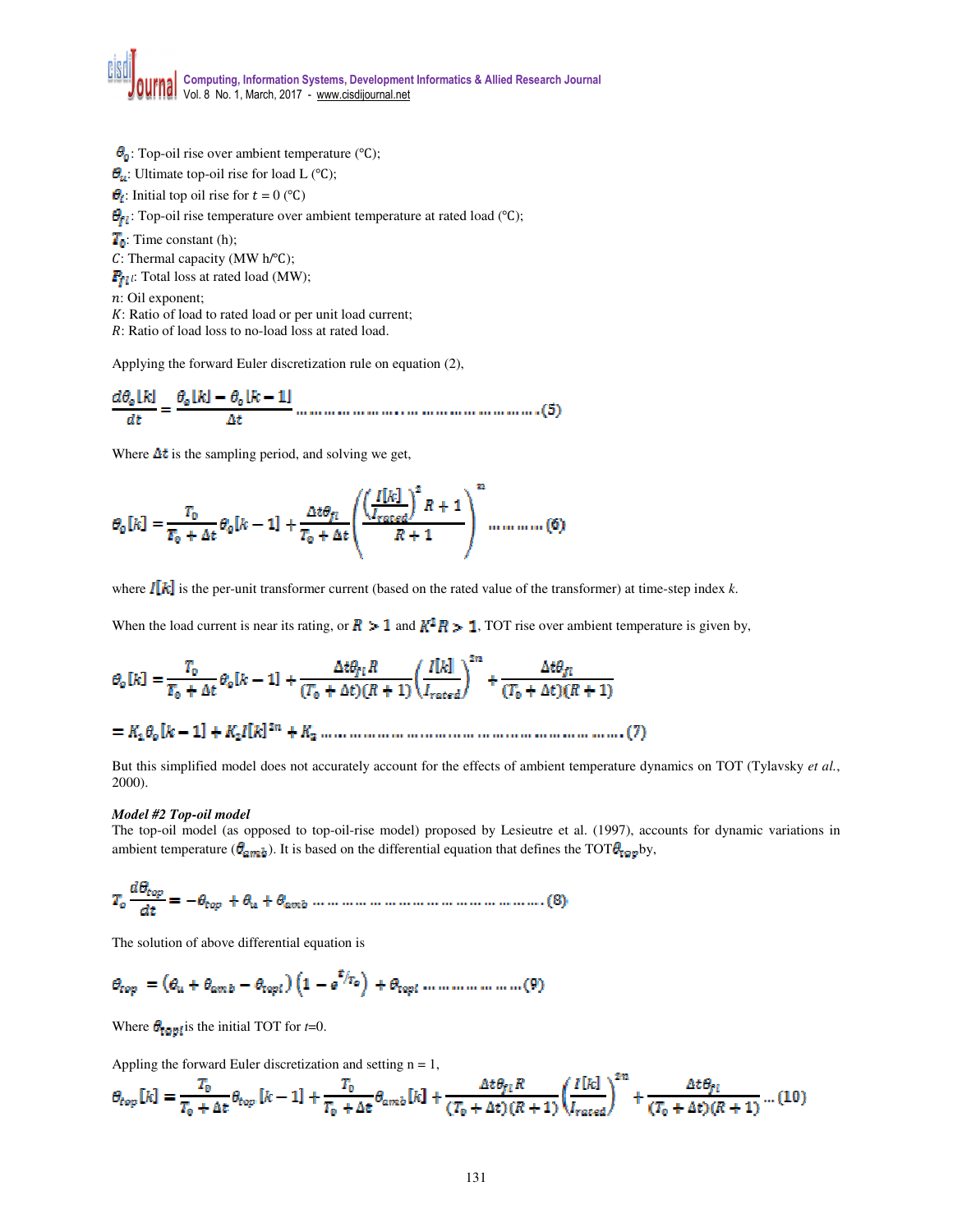Where  $I[k]$  is the per-unit transformer current (based on the rated value of the transformer) at time-step index  $k$ . Equation (10) can also be written in a form amenable to multivariate linear regression with coefficients  $K_1 - K_2$  as,

# $\theta_{top}[k] = K_1 \theta_{top}[k-1] + (1 - K_1) \theta_{amb}[k] + K_2 I[k]^2 + K_3 \dots \dots \dots (11)$

Lesieutre et al. (1997) showed that the top-oil model outperforms the top-oil-rise model.

### *Model #3 Semi-physical Model*

It has been shown (Tylavsky *et al.*, 2000) that if  $(1 - K_1)$  in equation (11) is replaced by another coefficient and reassign the coefficients,

# $\theta_{top}[k] = K_1 \theta_{top}[k-1] + K_2 \theta_{amb}[k] + K_3 I[k]^2 + K_4 \dots \dots \dots \dots (12)$

The resulting model is known as a semi-physical model because it is not based entirely on physical principles. Comparing these three different models for the prediction of TOT and Model #3 gave the best prediction.

#### **2.2 Hot Spot Temperature Equations**

Hot Spot Temperature is the sum of ambient temperature, top oil rise over ambient temperature and winding hot spot rise over top oil temperature.

### 

 $\theta_{\rm A}$ : Ambient temperature

 $\theta_{top}$ : Top-oil rise over ambient temperature in  $\circ$  C

 $\Delta\theta_H$ : Winding hot spot rise over top-oil temperature

Where  $\theta_{\text{arm}}$  is the maximum HST over TOT in the rating load provided by the manufacturer.

#### **2.3 Transformer Insulation Life Characteristics**

Insulation aging is a function of temperature and other environmental factors. Today with modern cooling systems, the effect of solar heat flux can be reduced, but the temperature is a limiting factor that should not be exceeded a predetermined value. Since, in most apparatus, the temperature distribution is not uniform, that part which is operating at the highest temperature will normally undergo the greatest deterioration. Therefore, in aging studies, it is usual to consider the aging effects produced by hottest spot temperature. The aging effects on power Transformer are estimated from the aging acceleration factor.

### *Aging Acceleration Factor*

Aging Acceleration Factor  $(F_{AA})$  for a given hottest-spot temperature is the rate at which transformer insulation aging is accelerated compared with the aging rate at a reference HST. The Power Transformer winding was rated for a hot spot rise temperature of 65°C. The mathematical formulation for  $F_{AA}$  is given in the following equation (Heathcote, 1998):

$$
F_{AA} = e^{\left[\frac{B}{\theta_{HSTref} + 272} - \frac{B}{\theta_{HST} + 272}\right]} \dots \dots \dots \dots \dots \dots \dots \dots \dots \dots \dots \dots \dots \dots (15)
$$

Where *B* is the aging rate constant of which a value of 15,000 is considered to be appropriate and  $\theta_{\text{HSTref}}$  is the winding- hotspot reference temperature.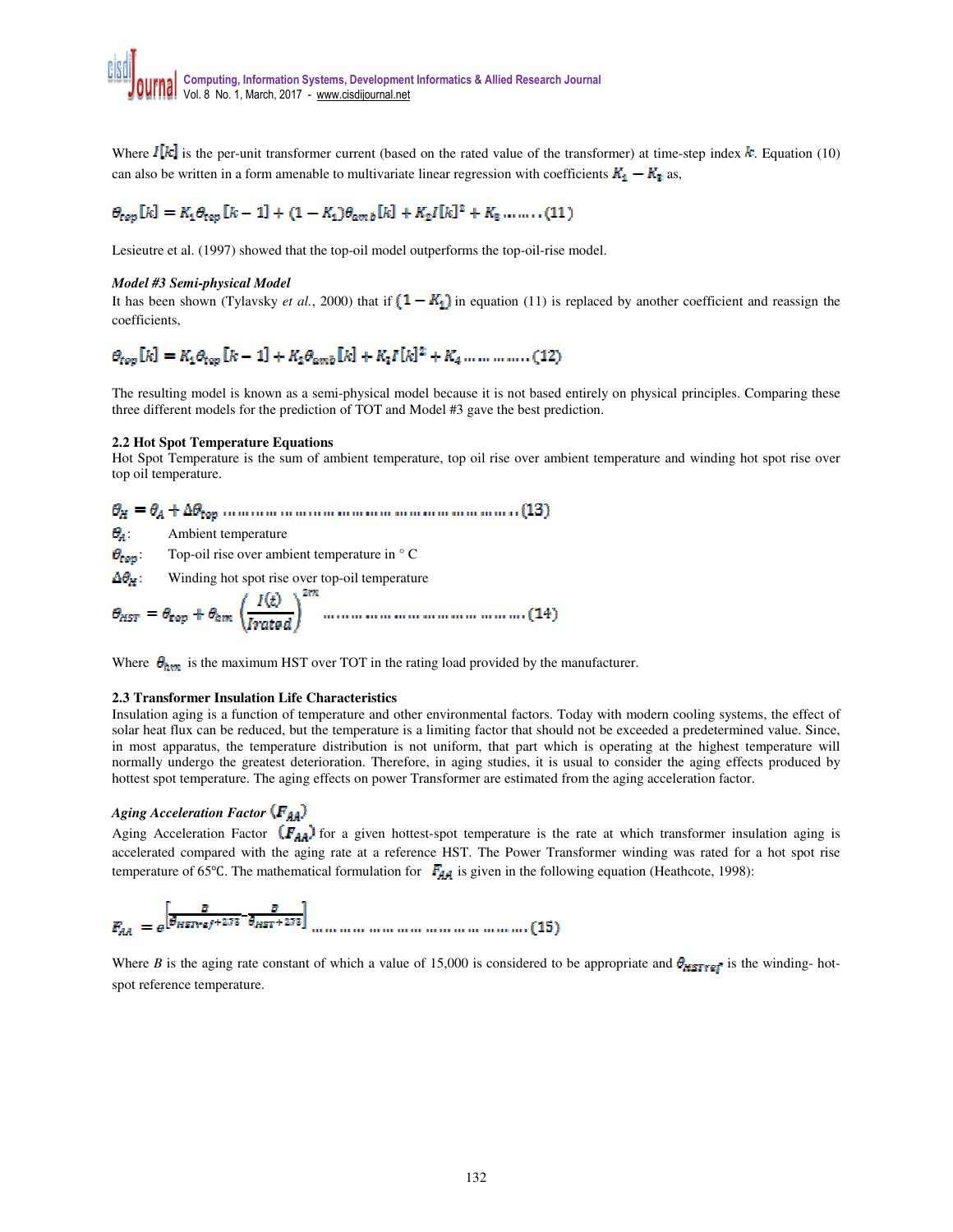### *Equivalent Aging Acceleration Factor*

The equivalent aging acceleration factor at the reference temperature in a given time period for the given temperature cycle is defined as (IEEE Standard C57.91, 1995):

Where,  $F_{\text{EAA}}$  is the equivalent aging acceleration factor for the total time period *N*, *N* is the total number of time intervals,  $\Delta t_n$  is the nth time interval and  $F_{A\&B}$  is aging acceleration factor for the temperature which exists during the time interval  $\Delta t_n$ . Transformer insulation's aging is directly connected with the hot spot winding temperature.

### *Percentage Loss of Life*

The equivalent loss of life in the total time period is determined by multiplying the equivalent aging by the time period (t) in hours. In this case total time period used is 24 hours. Therefore, the equation of percentage loss of life equation is as follows (Kumar and Mahajan, 2011)),

$$
\frac{q_0}{q_0}
$$
Loss of Life = 
$$
\frac{F_{EAA} \times t \times 100}{Normal In subdivision Life}
$$

### **3. METHODOLOGY**

A major challenge with the semi-physical model in equation (12) is the absence of the effect of solar radiation which is a significant source of heat flux in temperate regions. From the basic heat transfer principles, heat energy absorbed by a power transformer's oil due to solar radiation is given as

where *m* and *c* are the mass and specific heat capacity *c* of the transformer oil respectively.

Also, the heat content in solar radiation  $S_{rad}$  (W/m<sup>2</sup>) on a surface area A (m<sup>2</sup>) of the transformer is given as

According to the law of conservation of energy,

Since the surface area of the transformer A, the mass *m* and the specific heat capacity *c* of transformer oil are constant, equations (23) is simplified thus

Thus, including solar radiation effect in equation (3.1) and reassigning the coefficients gives:<br>  $\theta_{top}(k) = K_1 I(k)^2 + K_2 \theta_{amb}(k) + K_3 \theta_{top}(k-1) + K_4 S_{rad}(k) + K_5 \dots \dots \dots \dots$  (25)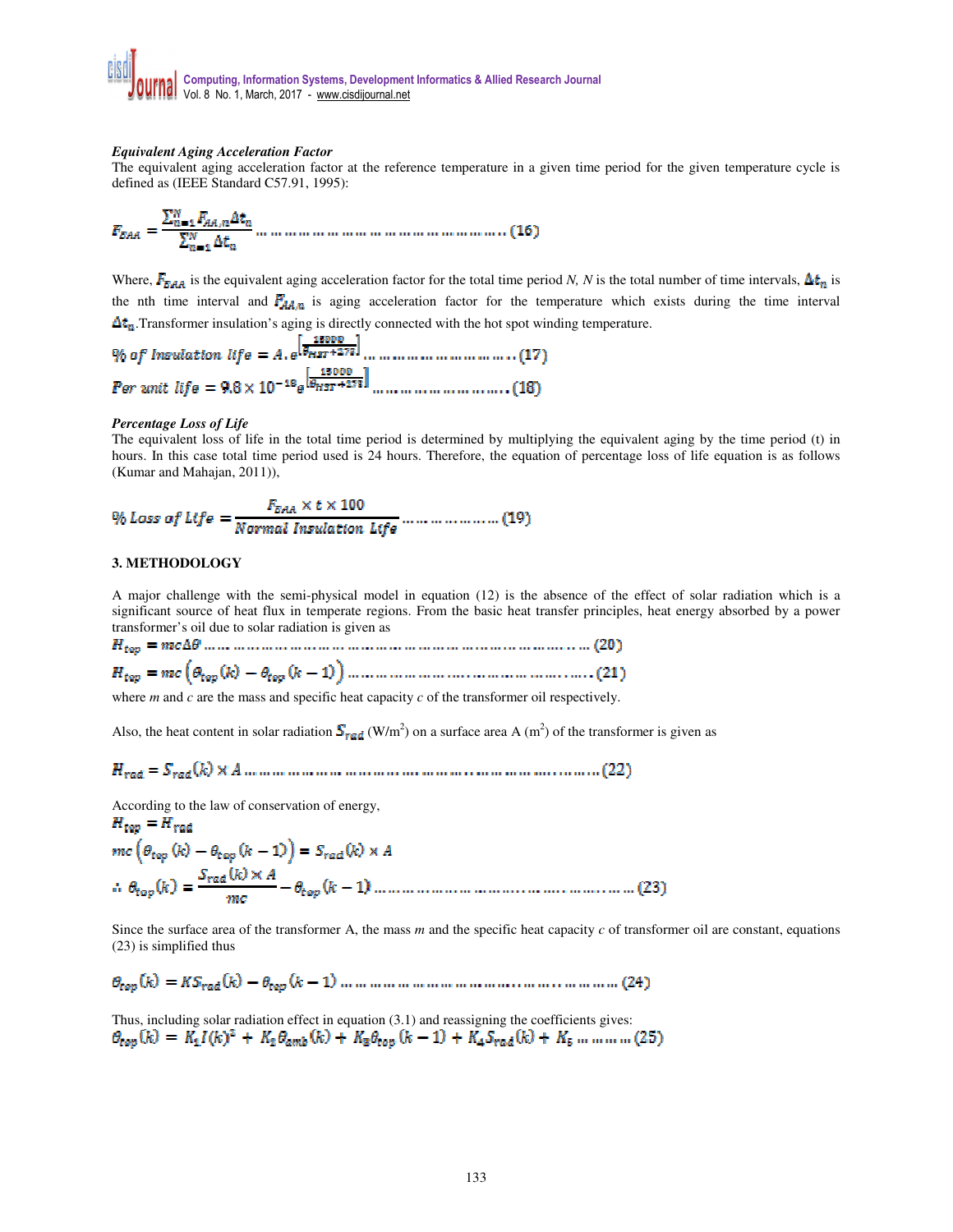### **3.1 Determination of Top-Oil Temperature Model Coefficients**

In this work, multivariate linear regression will be used to determine the optimal coefficients for the top-oil temperature model in equation (25) from measured data. The criterion for linear regression is a least-squares criterion to minimize the error squared over all data points.

For a data set with one input, X, and one output, Y, and assuming there exists a linear relationship between X and Y, linear regression can be used to find the optimal coefficients, A and k, which gives a best fit to equation (25).

Where: X: independent variable K: coefficient to be determined Y: dependent variable

The value of k in equation (26) is determined using multivariate linear regression by selecting the square of the error between the actual output Y and the predicted output  $\hat{Y}$  while the predicted output  $\hat{Y}$  is minimized. As can be observed in equation (25), there are four (4) independent variables (I(k),  $\theta_{\text{amb}}(k)$ ,  $\theta_{\text{top}}(k-1)$  and  $S_{\text{rad}}(k)$ ). Thus, multivariate linear regression, which is an extension of that used for single regression, is needed in this case.

For a model with four (4) independent variables, the generalized form of equation (26) is given as:

Normalizing equation (27) gives:<br>  $Y = k_1(X_1 - \overline{X}_1) + k_2(X_2 - \overline{X}_2) + k_3(X_3 - \overline{X}_3) + k_4(X_4 - \overline{X}_4) + k_5 + s$ Where: Y : actual value of top-oil temperature (dependent variable)  $\ddot{\mathbf{Y}}$ : Predicted value of top-oil temperature ε : Error between Y and Ŷ  $X_1$ : Load value  $\overline{X}_1$ : Mean value of  $\overline{X}_1$  $X_2$ : Ambient temperature  $\overline{X_2}$ : Mean value of  $\overline{X_2}$  $X_3$ : Top-oil temperature (independent variable)  $\overline{X_2}$ : Mean value of  $X_2$  $X_4$ : Solar radiation value  $\overline{X}_4$ : Mean value of  $X_4$  $k_1 - k_5$ : Coefficients to be determined Expressing equation (28) in matrix form: Where: Where:  $y_i$ : Normalized dependent variable  $\left[\mathbf{x}_i\right]$ : Vector of independent variables with element  $\mathbf{x}_i$  $\llbracket k \rrbracket$ : Vector of coefficients with element  $k_i$ *j*: subscript index for data points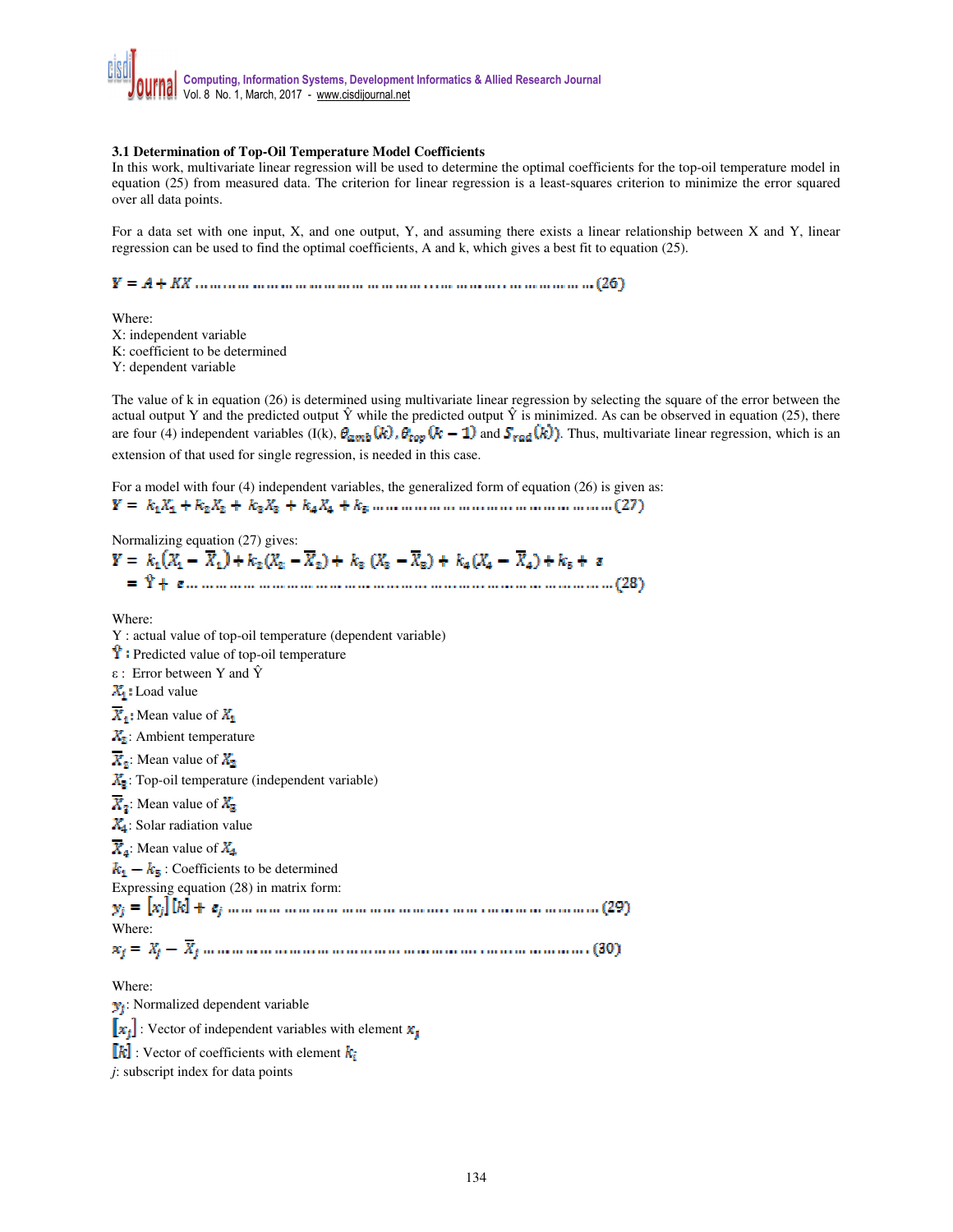**Computing, Information Systems, Development Informatics & Allied Research Journal**  Vol. 8 No. 1, March, 2017 - www.cisdijournal.net

Equation  $(27)$  can also be written using scalar notations:

Where, *i* is the subscript index for the ith regression coefficient.

To determine the optimal coefficients, the values of the coefficient that give minimum error squared between the actual and the predicted top-oil temperature is selected. This criterion is expressed as:

$$
min \sum_{i} (y_i - \hat{y}_j)^2 = min \sum_{i} \sigma_j^2 + \dots + \dots + \dots + \dots + \dots + \dots + \dots + \dots + (32)
$$

Substituting equation (31) into equation (32) gives:

In order to find the coefficients that minimize the error squared, equation (33) is differentiated with respect to the ith coefficient,  $k_i$ , with the result set equal to zero.

⇒

Where  $I = 1 - 5$ 

Using Matrix notation, equation (34) becomes:

The vector of coefficients is solved by inverting  $\left[\mathbf{X}^T\mathbf{X}\right]$  matrix. 

Using equation (36) along with measured data, the optimal coefficients of the modified semi-physical model that minimizes the error between the actual and predicted top-oil temperature are determined.

### **3.2 Determination of the Maximum Transformer Loading**

Once the optimal coefficients for the predicted top oil temperature have been obtained, the ultimate task will be to use the top oil and hot spot temperature models to determine the maximum load that a transformer can tolerate without exceeding the maximum top-oil and hot-spot temperature at a particular time taking into consideration environmental variables. On substituting the optimal coefficients for the predicted top-oil temperature and the forecasted ambient temperature  $\log_{m_{\text{th}}}$  and solar radiation  $\overline{(S_{\text{rad}})}$  value as well as the present value of top-oil  $[\theta_{\text{tag}}(t-1)]$  into equation (2), then simplifying we will have

where A is the constant and B is coefficient of

135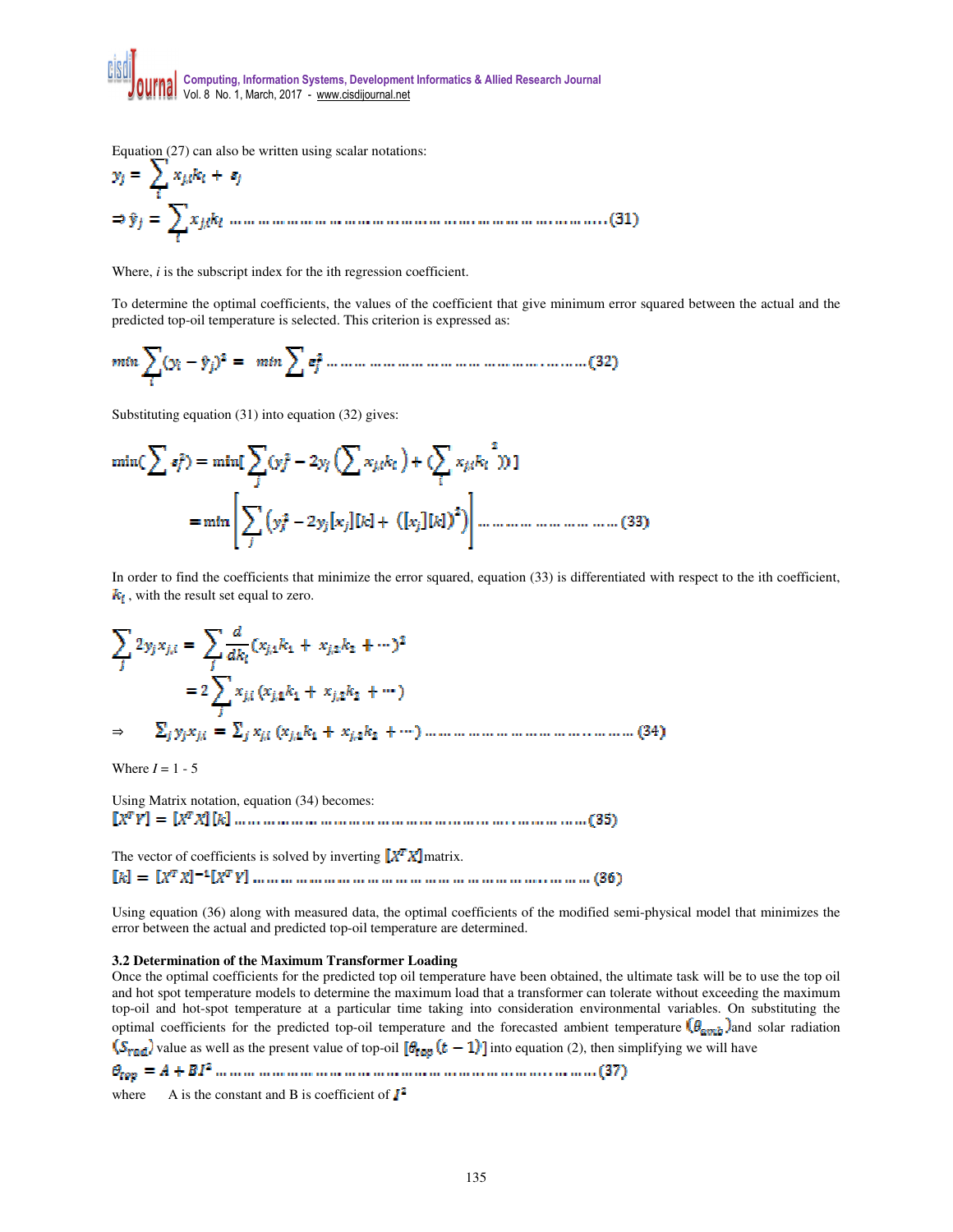

Substituting equation (37) into (14) Where,

Rewriting equation (38) as an objective function gives

Note that equation (39) is a function of the load current with  $\theta_{\text{hs}(\text{max})}$  as the limit of hot-spot temperature of the transformer.

To find the maximum load violating maximum top-oil and hot-spot temperature criteria, Newton-Raphson iterative algorithm is applied on equation (39).

Newton-Raphson algorithm is based on the fact that if the initial guess of the roots  $f(\vec{l}) = 0$  is at  $I_i$ , then if a tangent to the curve at  $f(l_i)$  is drawn, the point  $l_{i+1}$  where the tangent crosses the I-axis is an improved estimate of the root.

Using the definition of the slope of a function, at  $I = I_i$ 

Which gives  $\frac{1}{2}$ 

Starting with an initial guess,  $I_{i}$ , the next guess,  $I_{i+1}$ , is found using equation (41). The process is repeated until the root within a desirable tolerance is found. This root is the desired load current I from iteration. After finding the load current that satisfies the maximum hot-spot temperature from Newton-Raphson algorithm, the top-oil temperature value is obtained using equation (37). If the computed value of top-oil temperature exceeds the maximum top-oil temperature, the maximum allowable hot-spot temperature is reduced by a factor α, and the desired load current recomputed using Newton-Raphson algorithm.

## 

### **3.3 Data Collection**

For the determination of the coefficients  $K_1 - K_5$  in top-oil temperature model using multiple linear regression, data were obtained from a 45 MVA, 132/33 kV live power transformer situated at Uyo, Nigeria. The specification of the power transformer is given in Table 1. The data collected were top-oil temperature, secondary load current, ambient temperature and solar radiation on an hourly interval for two days. The data obtained are divided into two for the purpose of training and testing of the top-oil temperature model.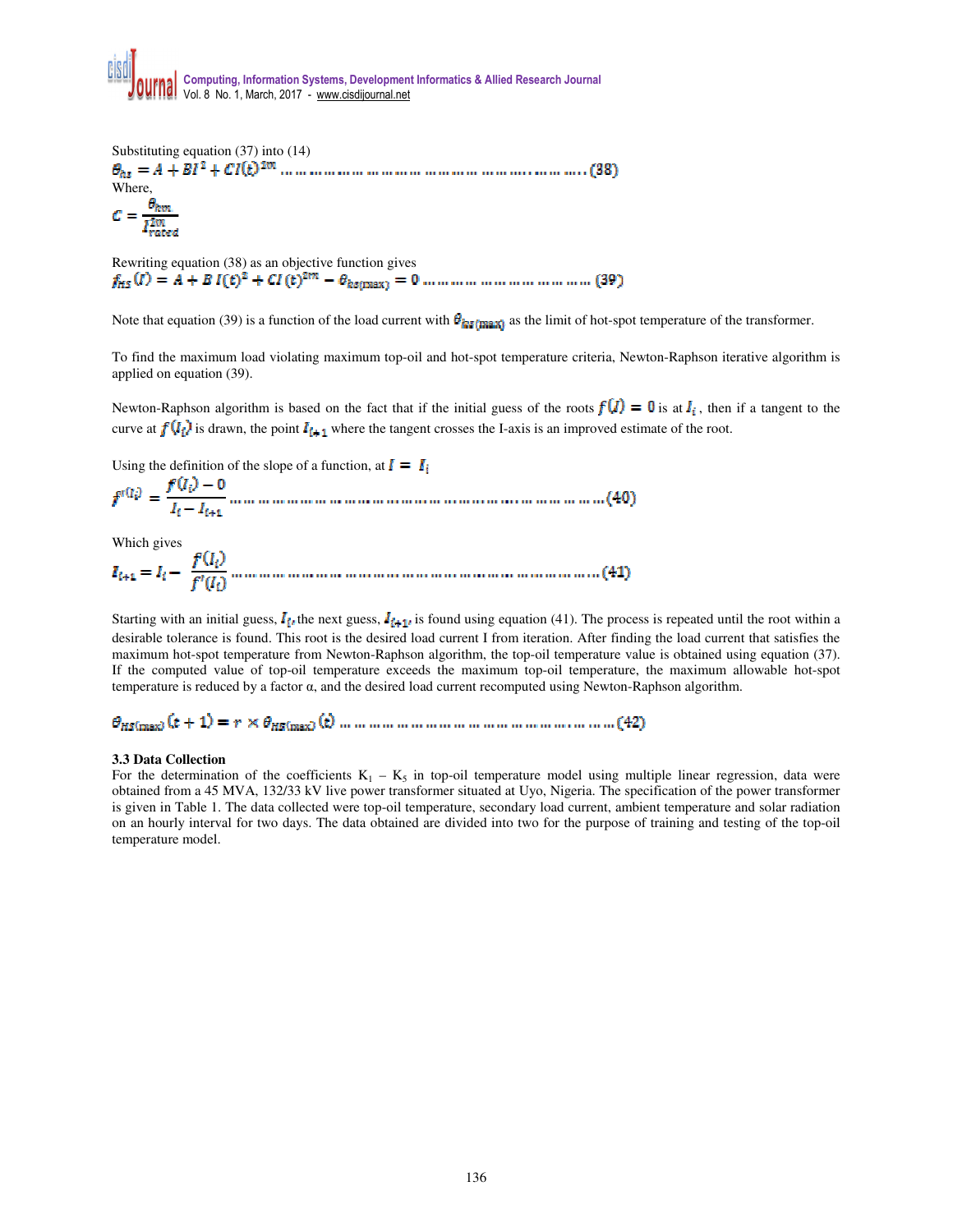### **Table 1: Specification of the Power Transformer**

| <b>Parameter</b>                                            | Value                              |
|-------------------------------------------------------------|------------------------------------|
| Rating                                                      | 3-phase, 132/33kV, 45/60 MVA, 50Hz |
| Top-oil temperature rise $@$ 50 $°C$ ambient temperature    | $60^{\circ}$ C                     |
| Hot-spot temperature rise $\omega$ 50°C ambient temperature | $65^{\circ}$ C                     |
| Cooling method                                              | <b>ONAN/ONAF</b>                   |
| Mass of oil                                                 | $20000 \text{ kg}$                 |
| Total mass                                                  | 85000 kg                           |
| Volume of oil                                               | 22420 lts                          |
| Vector group                                                | YNd11                              |

### **4. SIMULATION AND RESULTS**

In this research work, MATLAB software was used to implement both the multivariate linear regression and Newton Raphson algorithm for the determination of top-oil temperature model coefficients as well as the optimization of 132/33 kV power transformer loading capacity. The top-oil temperature model coefficients obtained are:

## $K_1 = 17.00517$ ,  $K_2 = 0.525688$ ,  $K_3 = 0.517386$ ,  $K_4 = 0.005878$ ,  $K_5 = 2.034151$

Substituting  $K_1 - K_2$  into top-oil model in equation (38) gives

The computed  $R^2$  values for top-oil temperature multivariate linear regression model with training and testing datasets are 0.9398 and 0.9219 respectively. These high values of  $R^2$  indicate that the estimated regression line fits the data well. Figure 2 shows a plot of the testing data and predicted top-oil temperatures over a 24 hour period.



**Figure 2: Comparison of testing data and predicted top-oil temperature over a 24 hour period**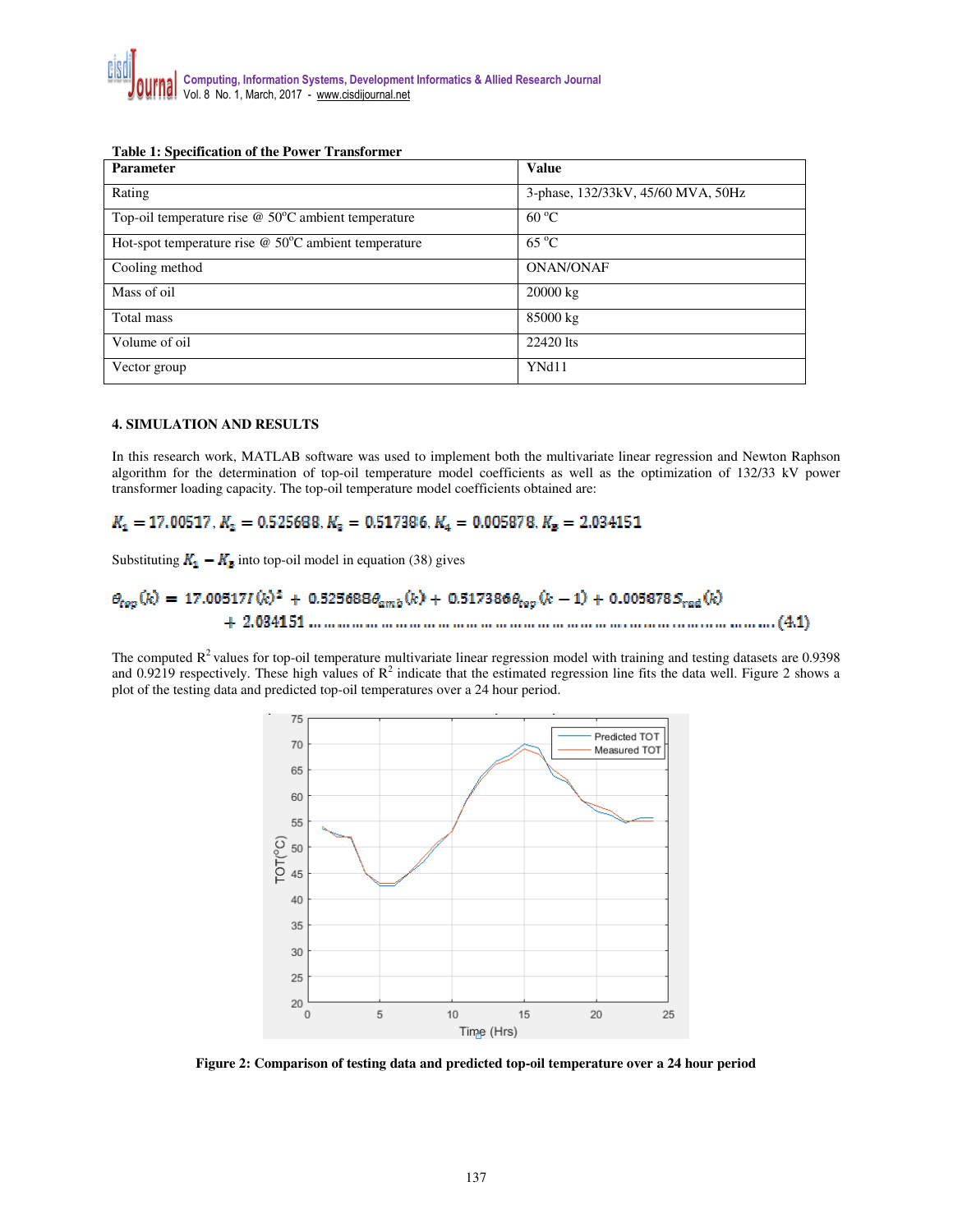

Using MATLAB software, the case-studied power transformer loading capacity was optimized for varying environmental factors (solar radiation and ambient temperature) over a 24 hour period under the condition that top-oil and hot-spot temperature should not exceeds 105  $\degree$ C and 110  $\degree$ C respectively. The results of the simulation are presented in figures 3 and 4. It is observed that at the beginning of the simulation at 1:00 am when the solar radiation is 0, the optimal transformer loading capacity was at its maximum value while the top-oil temperature recorded its lowest value. Whereas about the mid-day, when the solar radiation was at its maximum, the optimal transformer loading capacity was at its minimum value while the top-oil temperature recorded its highest value. The simple explanation to this is the fact that solar radiation contributes enormous heat to the transformer oil thus leading to the rise in oil temperature, which in turn can lead to reduction in the transformer life span. Hence to check-mate the reduction in the lifespan of the transformer, the transformer maximum loading capacity will have to be reduced. This is the reason for the low loading capacity at high top-oil temperature.



 **Figure 3: Optimal transformer loading over a 24 hour period** 



**Figure 4: Optimal top-oil temperature over a 24 hour period**